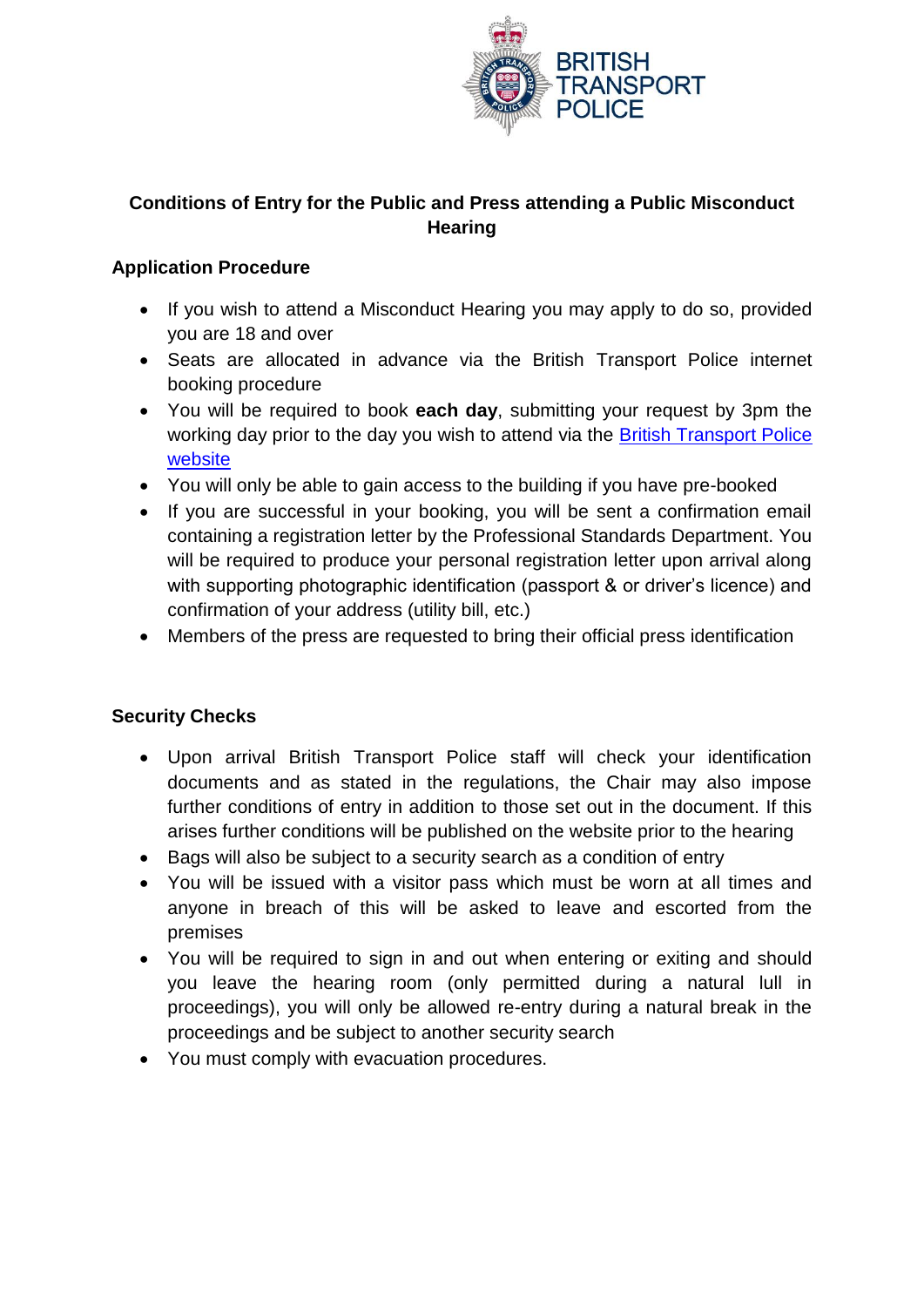### **Forbidden Items**

- Sharp objects or blades will not be permitted. British Transport Police retain the authority to seize any article found during a search which may cause harm to any person
- Mobile phones and other electronic devices such as tablets can be retained but must be switched off during the hearing
- Recording equipment is forbidden in the hearing room
- Laptops and tablets may only be used by accredited members of the Press Association for the purpose of writing
- Accredited members of the press cannot Tweet from mobile telephones
- Cameras must not be brought inside the building; and mobile phone devices must be switched off. The taking of photographs is forbidden both inside and outside the hearing in the surrounding vicinity. Failure to comply with this requirement will result in you being asked to leave and escorted off the premises

## **Conduct**

- No one attending the public hearing shall either intervene in or interrupt the running of the hearing
- Anyone acting in a disorderly or abusive manner or acts inappropriately in the view of the Chair will be excluded from the remainder of the hearing
- You are requested to remain silent whilst the hearing is in session
- No person is permitted to make or attempt to make a sketch of any person or the hearing room during the proceeding

#### **Start Times**

- Please check the **[British Transport Police website](http://www.btp.police.uk/advice_and_information/misconduct_hearings.aspx)** the evening before to confirm daily start times
- You are required to arrive at least twenty minutes before the start of the proceedings
- Late attendees will have to wait until there is a break in proceedings before entering

# **Adjournments**

- If the Chair announces an adjournment you should remain in the hearing room unless the adjournment is for lunch
- The hearing will normally conclude at 5pm or at a convenient point in the proceedings.